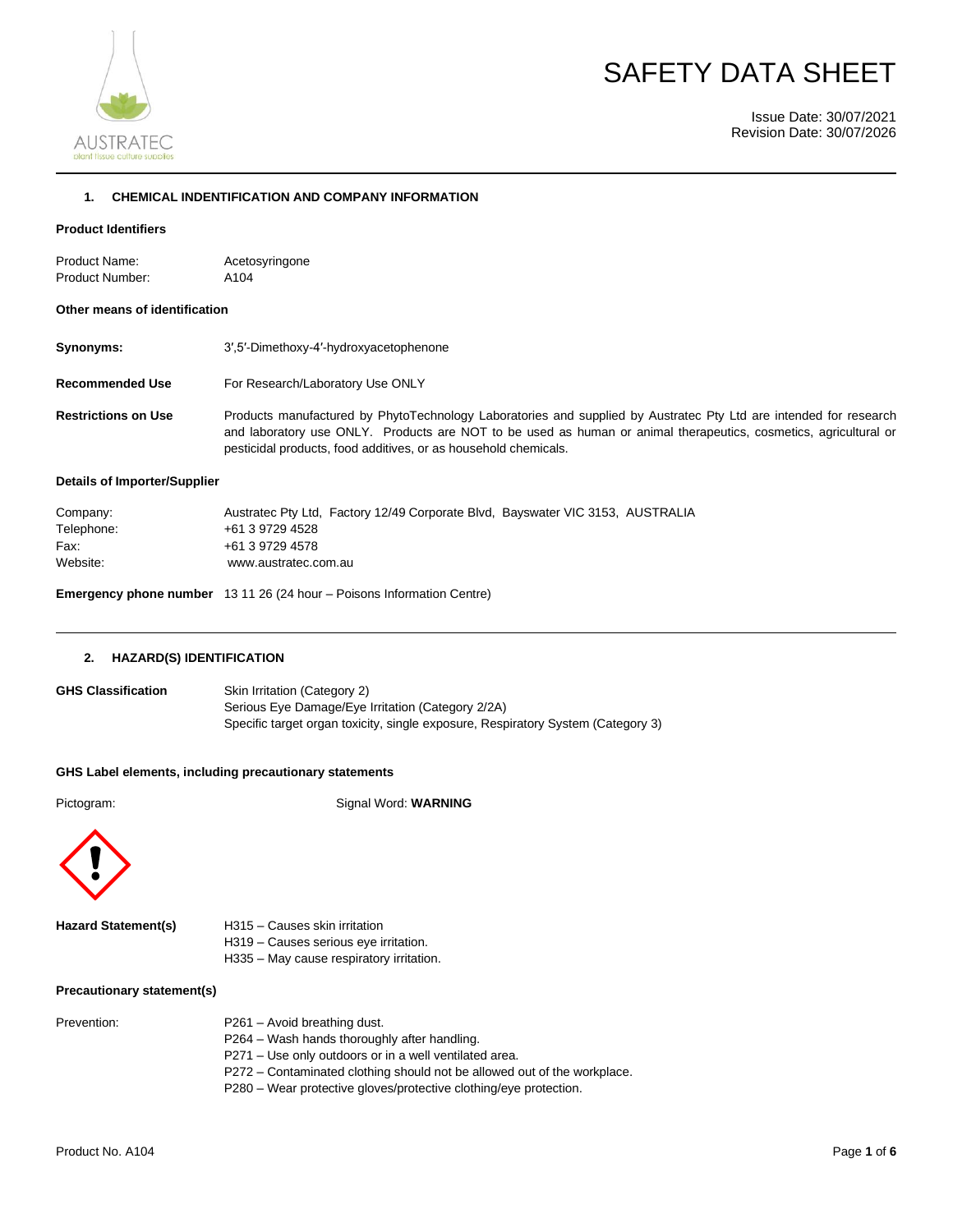| Response: | P302 + P352 – IF ON SKIN: Wash with plenty of soap and water<br>P305 + P351 + P338 - IF IN EYES: Rinse cautiously with water. Remove contact lenses if present and easy to do.<br>Continue rinsing.<br>P304 + P340 – IF INHALED: Remove victim to fresh air and keep at rest position comfortable for breathing.<br>P312 - Call a Poison Centre or doctor if feeling unwell.<br>P332 + P313 – If skin irritation occurs: Get medical advice/attention.<br>P333 + P313 - If skin irritation or rash occurs; Get medical advice/attention.<br>P337 + P313 - If eye irritation persists: Get medical advice/attention.<br>P362 – Take off contaminated clothing and wash before reuse.<br>P363 - Wash contaminated clothing before reuse. |
|-----------|----------------------------------------------------------------------------------------------------------------------------------------------------------------------------------------------------------------------------------------------------------------------------------------------------------------------------------------------------------------------------------------------------------------------------------------------------------------------------------------------------------------------------------------------------------------------------------------------------------------------------------------------------------------------------------------------------------------------------------------|
| Storage:  | P403 + P223 – Store in a well-ventilated place. Keep container tightly closed<br>P405 - Store locked up.                                                                                                                                                                                                                                                                                                                                                                                                                                                                                                                                                                                                                               |
| Disposal: | P501 - Dispose of contents/container to an approved chemical waste disposal plant.                                                                                                                                                                                                                                                                                                                                                                                                                                                                                                                                                                                                                                                     |

#### **3. COMPOSITION AND INFORMATION ON INGREDIENTS**

| CAS Number:       | 2478-38-8         |            | EC Number:                                      | 219-610-5    |
|-------------------|-------------------|------------|-------------------------------------------------|--------------|
| Formula:          | $C_{10}H_{12}O_4$ |            | Molecular Weight:                               | 196.20 g/mol |
| <b>INGREDIENT</b> | <b>CAS NUMBER</b> | PERCENTAGE | <b>HAZARDOUS</b>                                |              |
| Acetosyringone    | 2478-38-8         | >99%       | No exposure limits established by OSHA or ACGIH |              |
|                   |                   |            |                                                 |              |

## **4. FIRST AID MEASURES**

#### **Description of first aid measures**

- General advice: Consult a doctor/physician. Show this safety data sheet to the doctor in attendance.
- Ingestion: MAY CAUSE IRRITATION IF SWALLOWED. If swallowed, wash mouth out with water. Never give anything by mouth to an unconscious person. Seek medical attention.
- Inhalation: MAY CAUSE IRRITATION TO RESPIRATORY TRACT. Safely remove person to fresh air. If not breathing, begin cardiopulmonary resuscitation (CPR). If breathing is difficult, ensure clear airway and give oxygen. Seek medical attention.
- Eye contact: DIRECT CONTACT MAY CAUSE IRRITATION, REDNESS, TEARING, OR BLURRED VISION. Flush eye out immediately with water for at least 15 minutes. Eyelids should be held away from the eyeball to ensure thorough rinsing. Seek medical attention if irritation persists.
- Skin contact: MAY CAUSE IRRITATION, REDDENING, ITCHING OR INFLAMATION. Wash area thoroughly with soap and water. Remove and wash contaminated clothing. Seek medical attention.

#### **Most important symptoms and effects, both acute and delayed**

See section 2 and/or section 11

#### **Recommendation for immediate medical attention and special treatment needed**

No data available

#### **5. FIRE FIGHTING MEASURES**

**Suitable extinguishing media** Water spray, carbon dioxide, dry chemical powder, or appropriate foam. Use extinguishing media suitable for surrounding fire.

#### **Specific hazards arising from the chemical**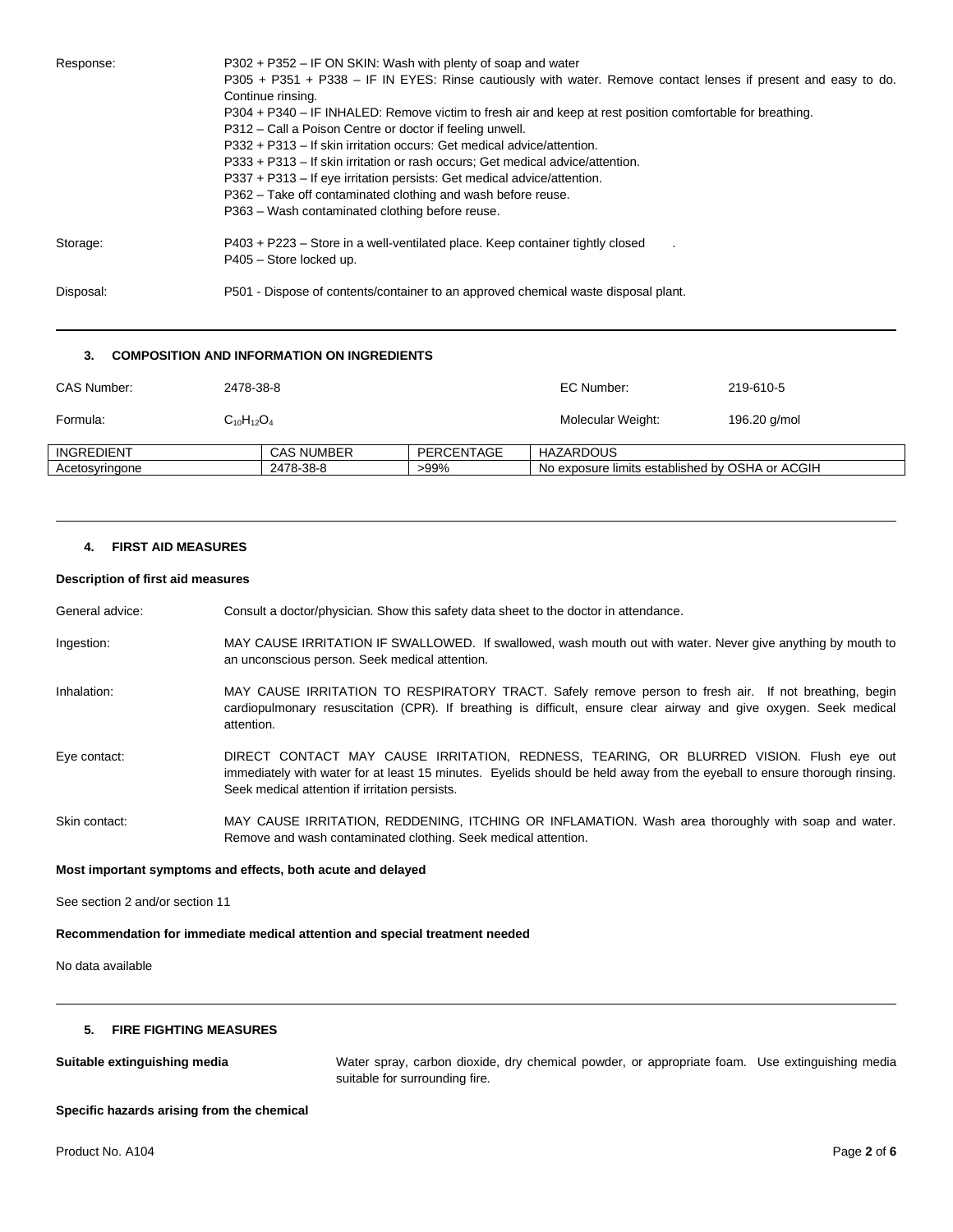Hazardous combustion products: May emit toxic fumes under fire conditions. Toxic gases produced: Carbon dioxide and carbon monoxide. Special protective equipment and **In the event of fire, wear full protective clothing and NIOSH (US) or EN145 (EU) approved self precaution for firefighters** contained breathing apparatus. Evacuate the area and fight fire from a safe distance.

# **6. ACCIDENTAL RELEASE MEASURES**

| Personal precautions, protective<br>equipment and emergency procedures | Use personal protection equipment (PPE) recommended in Section 8. Avoid dust formation. Avoid<br>breathing vapors, mist or gas. Ensure adequate ventilation especially in confined areas. Evacuate<br>personnel to safe areas. Avoid breathing dust. |
|------------------------------------------------------------------------|------------------------------------------------------------------------------------------------------------------------------------------------------------------------------------------------------------------------------------------------------|
| <b>Environmental precautions</b>                                       | Prevent further leakage or spillage if safe to do so. Do not let product enter drains.                                                                                                                                                               |
| Methods and materials for containment<br>and cleanup                   | Wear suitable protective clothing. Avoid dust formation. Carefully sweep up and remove. Place<br>in a dry container and cover. Remove from area for safe disposal (see section 13).                                                                  |
| <b>HANDLING AND STORAGE</b><br>7.                                      |                                                                                                                                                                                                                                                      |
| Precautions for safe handling                                          | Avoid contact with skin and eyes. Avoid dust formation and aerosols. Avoid incompatible substances.<br>Provide appropriate exhaust ventilation where dust is formed. Wash thoroughly after use.                                                      |
| <b>Conditions for safe storage</b>                                     | Keep in a tightly closed container and store in a cool, dry and well ventilated area. Product is<br>hydroscopic, protect from moisture.                                                                                                              |
| <b>Recommended Storage Temperature</b>                                 | Room Temperature.                                                                                                                                                                                                                                    |

# **8. EXPOSURE CONTROLS AND PERSONAL PROTECTION**

**Incompatibilities Incompatibilities** Strong bases, strong oxidizing agents.

| <b>Exposure control measures</b>            |                                                                                                                                                                          |
|---------------------------------------------|--------------------------------------------------------------------------------------------------------------------------------------------------------------------------|
| Australian Exposure Standards (TWA:STEL):   | No data available                                                                                                                                                        |
| OSHA's permissable exposure limits (PEL's): | No data available                                                                                                                                                        |
| ACGIH threshold limit values (TLV's):       | No data available                                                                                                                                                        |
| <b>Engineering controls</b>                 | Handle in accordance to general industrial hygiene and chemical safety practice.                                                                                         |
| Personal protective equipment (PPE)         |                                                                                                                                                                          |
| Eye Face Protection:                        | Chemical safety shield, glasses or goggles approved under NIOSH (US) or EN166 (EU). Have eye<br>washing facilities readily available where eye contact can occur.        |
| <b>Skin Protection:</b>                     | Suitable protective gloves.                                                                                                                                              |
| <b>Body Protection:</b>                     | Lab coat or protective chemical suit. Protective equipment must be selected in accordance to the<br>amount of dangerous substance within the specific workplace.         |
| <b>Respiratory Protection:</b>              | Use an appropriate dust mask. Use N95 (US) or type P1 (EN143) dust mask where dust level is a<br>nuisance. Appropriate respirator approved under NIOSH (US) or CEN (EU). |

#### **9. PHYSICAL AND CHEMICAL PROPERTIES**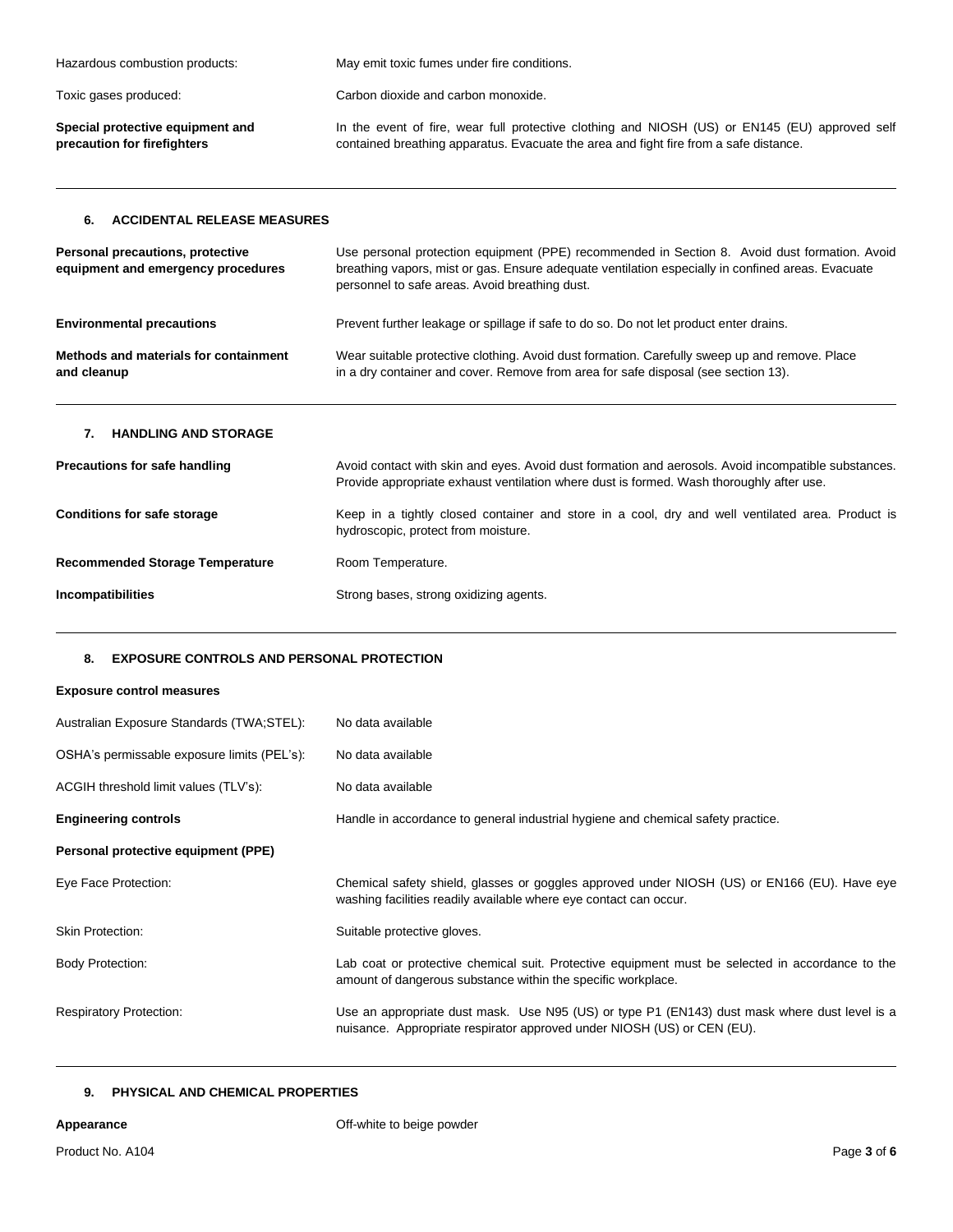| Odour                                   | Odorless                         |
|-----------------------------------------|----------------------------------|
| <b>Odour threshold</b>                  | No data available                |
| pH (0.05 g/L)                           | 3.75 - 5.75 (solvent dependant). |
| <b>Melting point</b>                    | 125 - 127°C                      |
| Initial boiling point/boiling range     | No data available                |
| Flash point (closed cup)                | No data available                |
| <b>Evaporation rate</b>                 | No data available                |
| Flammability (solid, gas)               | No data available                |
| Flammable limits (upper %)              | No data available                |
| Flammable limits (lower %)              | No data available                |
| Vapour pressure                         | No data available                |
| Vapour density                          | No data available                |
| <b>Relative density</b>                 | No data available                |
| <b>Solubility</b>                       | Soluble in DMSO                  |
| Partition coefficient (n-octanol/water) | No data available                |
| <b>Auto-ignition temperature</b>        | No data available                |
| <b>Decomposition temperature</b>        | No data available                |
| <b>Viscosity</b>                        | No data available                |
|                                         |                                  |

# **10. STABILITY AND REACTIVITY**

| <b>Reactivity</b>                  | No data available.                                                        |
|------------------------------------|---------------------------------------------------------------------------|
| <b>Chemical stability</b>          | Stable under normal conditions of use and recommended storage conditions. |
| Possibility of hazardous reactions | No data available.                                                        |
| <b>Conditions to avoid</b>         | Moist air.                                                                |
| Incompatible materials             | Strong bases, strong oxidizing agents.                                    |
| Hazardous decomposition products   | Carbon dioxide and carbon monoxide                                        |

# **11. TOXICOLOGICAL INFORMATION**

| <b>Acute toxicity</b>             | $LD_{50}$ (Oral, Rat)(mg/Kg):<br>$LD_{50}$ (Oral, Mouse)(mg/Kg):<br>$LD_{50}$ (Dermal, Rabbit)(mg/Kg): | No data available.<br>>10.000<br>No data available. |
|-----------------------------------|--------------------------------------------------------------------------------------------------------|-----------------------------------------------------|
| <b>Skin corrosion/irritation</b>  | No data available                                                                                      |                                                     |
| Serious eye damage/irritation     | No data available                                                                                      |                                                     |
| Respiratory or skin sensitisation | No data available                                                                                      |                                                     |
| Germ cell mutagenicity            | No data available                                                                                      |                                                     |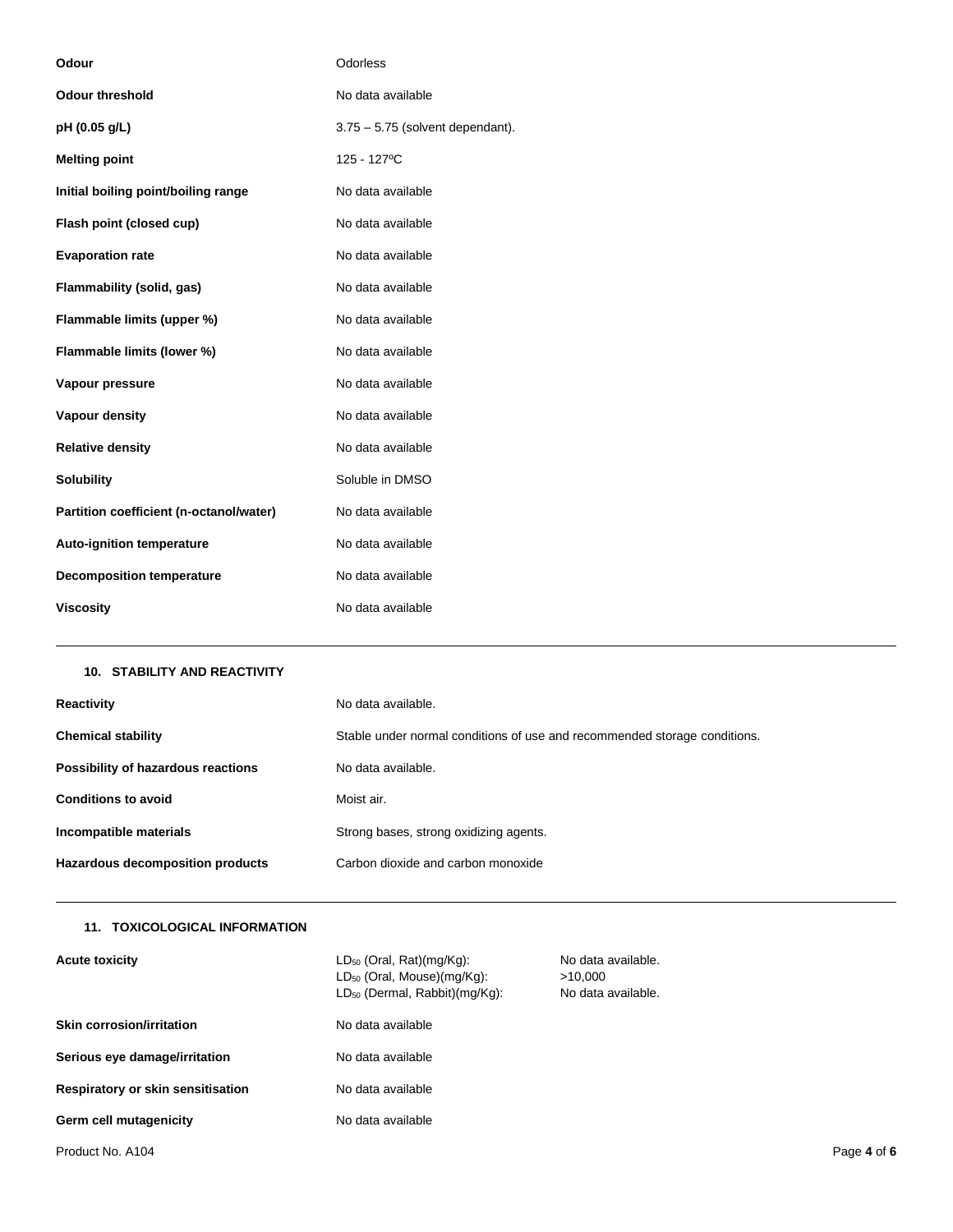| Carcinogenicity                           | NTP:                                         | <b>No</b>                                                           |  |
|-------------------------------------------|----------------------------------------------|---------------------------------------------------------------------|--|
|                                           | IARC:                                        | No                                                                  |  |
|                                           | Z List:                                      | No                                                                  |  |
|                                           | OSHA Reg:                                    | No                                                                  |  |
| <b>Reproductive toxicity</b>              | No data available.                           |                                                                     |  |
| Specific target organ toxicity (STOT)     | Single Exposure:<br>Repeated Exposure:       | Inhalation - may cause respiratory irritation.<br>No data available |  |
| <b>Aspiration hazard</b>                  | No data available                            |                                                                     |  |
| <b>Target organs</b>                      | Respiratory tract, skin and eyes.            |                                                                     |  |
| Medical conditions aggravated by exposure | No data available                            |                                                                     |  |
| Routes of entry                           | Respiratory organs, mouth, skin and eyes.    |                                                                     |  |
| Symptoms associated with overexposure     | Irritation, itching, gastrointestinal upset. |                                                                     |  |
| <b>NIOSH/RTECS No.</b>                    | AMS8440000                                   |                                                                     |  |
|                                           |                                              |                                                                     |  |

**The toxicological properties of this product have not been thoroughly investigated.**

# **12. ECOLOGICAL INFORMATION**

| <b>Ecotoxicity</b>               | No data available |
|----------------------------------|-------------------|
| Persistence and degradability    | No data available |
| <b>Bioaccumulative potential</b> | No data available |
| <b>Mobility in soil</b>          | No data available |
| Other adverse effects            | No data available |

| <b>DISPOSAL CONSIDERATIONS</b><br>13. |                                                                                                              |  |  |
|---------------------------------------|--------------------------------------------------------------------------------------------------------------|--|--|
| <b>Disposal procedure</b>             | Dispose in accordance with all applicable government, state, and environmental chemical safety<br>practices. |  |  |
| EPA hazardous waste number            | No data available                                                                                            |  |  |
| <b>14. TRANSPORT INFORMATION</b>      |                                                                                                              |  |  |
| <b>UN number</b>                      | ADG:<br>Non-Dangerous Goods<br>Non-Dangerous Goods<br>IMDG:<br>Non-Dangerous Goods<br>IATA:                  |  |  |
| Proper shipping/technical name        | Non-Dangerous Goods.                                                                                         |  |  |
| <b>Hazard Class</b>                   | No data available                                                                                            |  |  |
| Packing group                         | No data available                                                                                            |  |  |
| <b>Environmental hazards</b>          | No data available                                                                                            |  |  |
| <b>Special precautions</b>            | No data available                                                                                            |  |  |